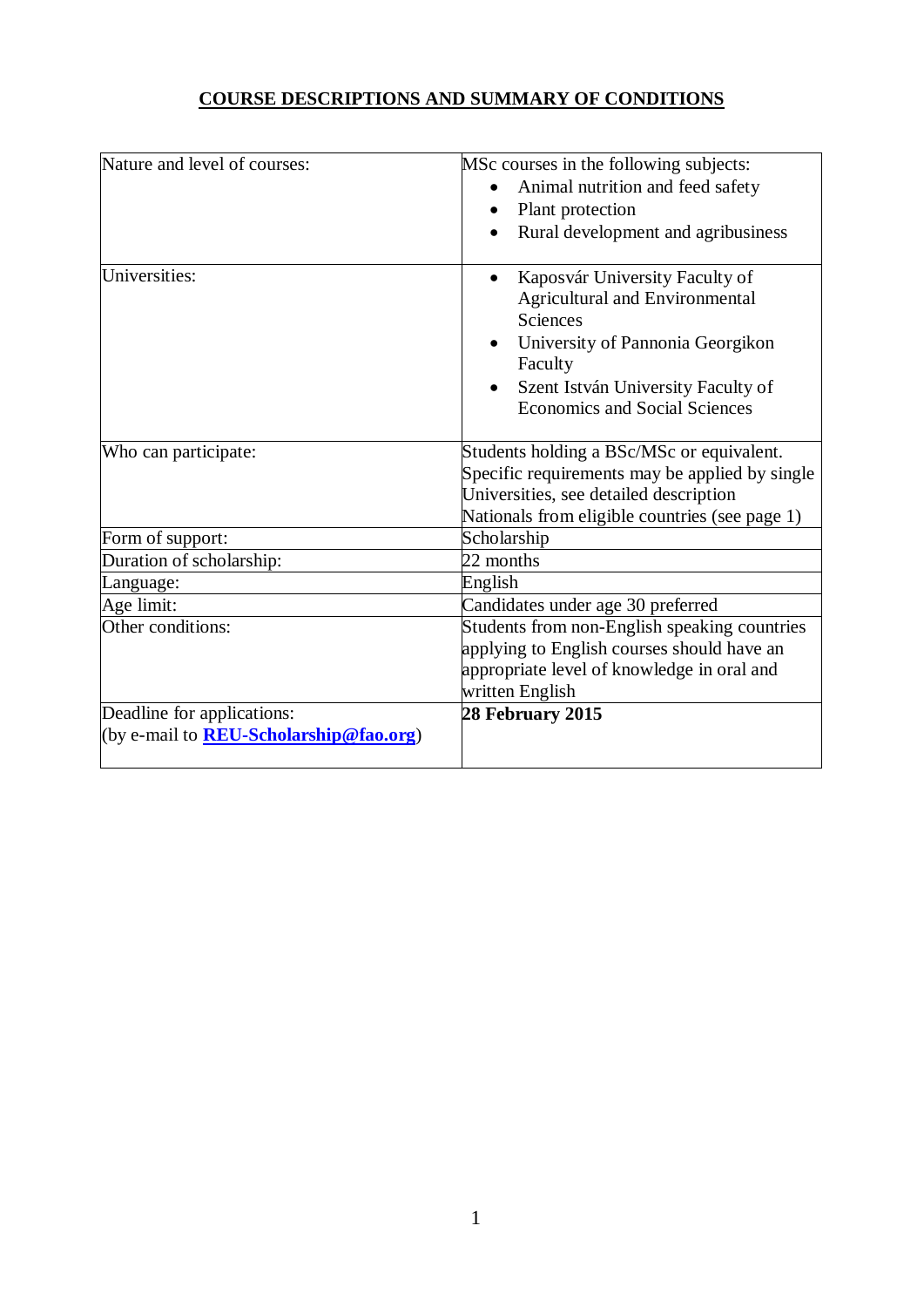# **MSc in Animal Nutrition and Feed Safety ENGLISH LANGUAGE at the Kaposvár University, Faculty of Agricultural and Environmental Sciences Kaposvár, Hungary** *<http://nutr.ke.hu/index.html> http://english.ke.hu/*

## **(Application code: " E1")**

*Course name:* Master in Animal Nutrition and Feed Safety *Degree***:** Master in Animal Nutrition and Feed Safety

## *Education goals*

The aim of this study program is to train skilled professionals well equipped to tackle the problems of animal nutrition, feed production, feed and food safety and are able to perform planning research and innovation duties. Graduates are eligible to apply for PhD admission.

### *Length of the study programme*: 4 semesters (22 months)

# *Total credits:* 120

- *Admission criteria*
	- at least BSc (or equivalent) in the field of Animal Science, Agriculture, Game Biology and Game Production of Life Sciences
	- if the applicant has a BSc in an unrelated field, the University may request that additional courses be taken
	- a BSc Grade Point Average (GPA) of at least 65% of the maximum scale
	- language requirements:
	- proven fluency in English (both written and oral)
	- applicants from non-Anglophone countries must have a certificate of proficiency in English issued by a recognized language testing institute (for instance TOEFL, IELTS).
	- applicants who have completed their BSc (or equivalent) in English are not required to submit such certificate
	- the minimum pass scores are 5.5 for the IELTS, 500 for the paper-based Institutional TOEFL and 65 points for the Internet-based TOEFL. Other (national) certificates may also be accepted provided that results are satisfactory.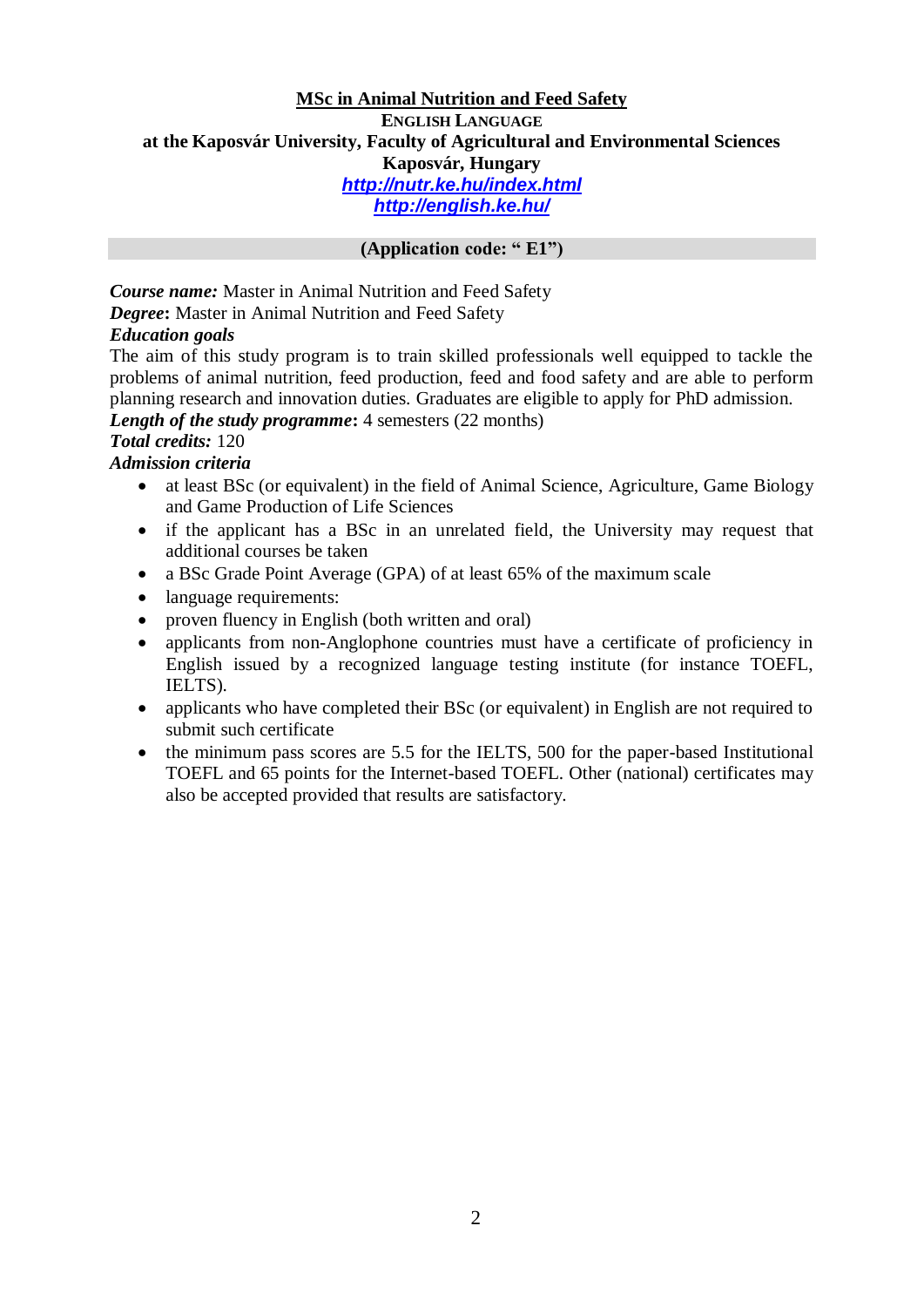# **MSc in Plant Protection ENGLISH LANGUAGE at the University of Pannonia, Georgikon Faculty Keszthely, Hungary** *[http://www.georgikon.hu](http://www.georgikon.hu/)*

#### **(Application code: "E2")**

# *Course name:* Master course on Plant protection *Degree:* Master in Plant Protection *Education goals:*

The aim of the programme is to train plant protection specialists to manage, organize, advise, carry out control and marketing tasks, based on their rich theoretical knowledge.

Such experts are able to detect the organisms, which are threatening plants (pathogens, pests, weeds) and they are acquainted with their biology and reproduction, and also with the effects and mechanism of pesticides concerning even the environment and humane hygiene. They can prevent the harms and damages caused by the above-mentioned organisms and they are applying the procedures of ecological and integrated plant protection in order to reduce the pesticide-load of the environment. In their work they are always attentive to the safety of food, food handlers, consumers and the environment. Having a degree in higher education they are permitted to handle hazardous chemicals.

The further aim is to prepare students for research work and PhD training in the field of plant protection.

Knowledge to be acquired through the MSC specialization:

- botanical, chemical, ecological, molecular biological, agrozoological, phytopathological, herbological and plant cultivation knowledge;
- natural, economical, commercial, environmental protectional, rural developmental, business and management knowledge necessary for the practice of our specialization;
- economical and mechanical knowledge in the field of plant protection;
- technical, technological knowledge;
- plant biotechnological, resistance biological, diagnostic knowledge;
- knowledge of professional consultation and operating the system of supporting decision.

Personal qualities and skills to practice one's qualifications:

- the skill of recognising and solving problems, creativity
	- sensibility towards the environment
	- to keep environmental regulations
	- communication skills and abilities, to perform engineering and management tasks
	- sense of professional responsibility
	- the demand of professional further training
	- aptitude for cooperation and after having proper practical experience supply leading tasks

## *Length of the study programme:* 4 semesters

### *Total credit***:** 120 credits

### *Admission criteria, application requirements:*

Applicants intending to join a master programme should hold undergraduate degree (B.Sc. or equivalent) in relevant field of science or related area. Degree qualifications are assessed individually in accordance with the diploma (Degree Certificate) and its attachments, or with the Report of Study (Index).

Acceptable courses: natural sciences, technical and social sciences, horticultural production, plant protection, crop production, animal husbandry and economics, according to the comparison determined in the law of higher education and the related ministerial decrees

*Language requirements:* Excellent command of English

*Minimum number of participants:* 5